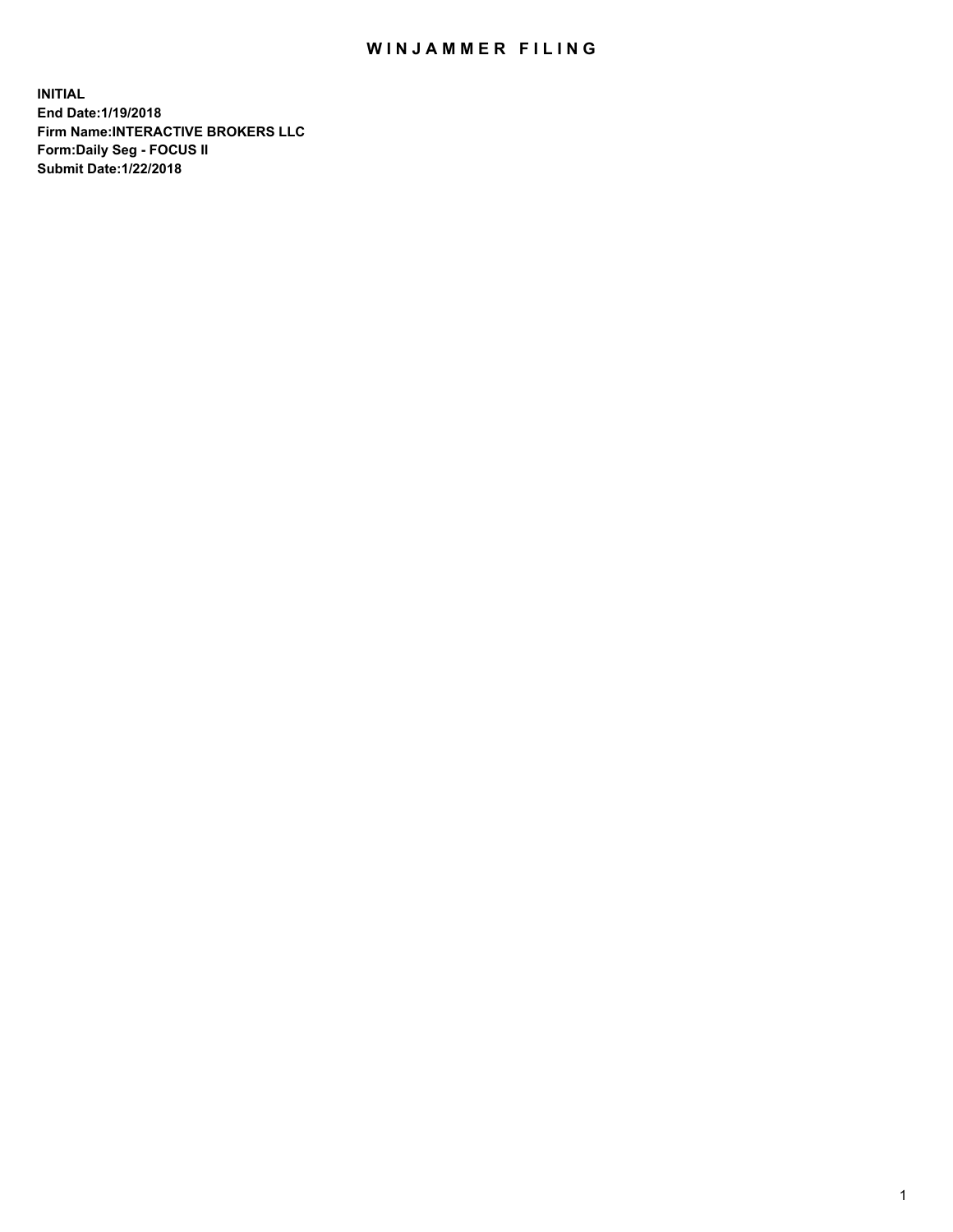## **INITIAL End Date:1/19/2018 Firm Name:INTERACTIVE BROKERS LLC Form:Daily Seg - FOCUS II Submit Date:1/22/2018 Daily Segregation - Cover Page**

| Name of Company<br><b>Contact Name</b><br><b>Contact Phone Number</b>                                                                                                                                                                                                                                                          | <b>INTERACTIVE BROKERS LLC</b><br><b>James Menicucci</b><br>203-618-8085                        |
|--------------------------------------------------------------------------------------------------------------------------------------------------------------------------------------------------------------------------------------------------------------------------------------------------------------------------------|-------------------------------------------------------------------------------------------------|
| <b>Contact Email Address</b>                                                                                                                                                                                                                                                                                                   | jmenicucci@interactivebrokers.c<br>om                                                           |
| FCM's Customer Segregated Funds Residual Interest Target (choose one):<br>a. Minimum dollar amount: ; or<br>b. Minimum percentage of customer segregated funds required:% ; or<br>c. Dollar amount range between: and; or<br>d. Percentage range of customer segregated funds required between:% and%.                         | $\overline{\mathbf{0}}$<br>$\overline{\mathbf{0}}$<br>155,000,000 245,000,000<br>0 <sub>0</sub> |
| FCM's Customer Secured Amount Funds Residual Interest Target (choose one):<br>a. Minimum dollar amount: ; or<br>b. Minimum percentage of customer secured funds required:%; or<br>c. Dollar amount range between: and; or<br>d. Percentage range of customer secured funds required between: % and %.                          | $\overline{\mathbf{0}}$<br>$\overline{\mathbf{0}}$<br>80,000,000 120,000,000<br>0 <sub>0</sub>  |
| FCM's Cleared Swaps Customer Collateral Residual Interest Target (choose one):<br>a. Minimum dollar amount: ; or<br>b. Minimum percentage of cleared swaps customer collateral required:% ; or<br>c. Dollar amount range between: and; or<br>d. Percentage range of cleared swaps customer collateral required between:% and%. | $\overline{\mathbf{0}}$<br>$\underline{\mathbf{0}}$<br>0 <sub>0</sub><br>0 <sup>0</sup>         |

Attach supporting documents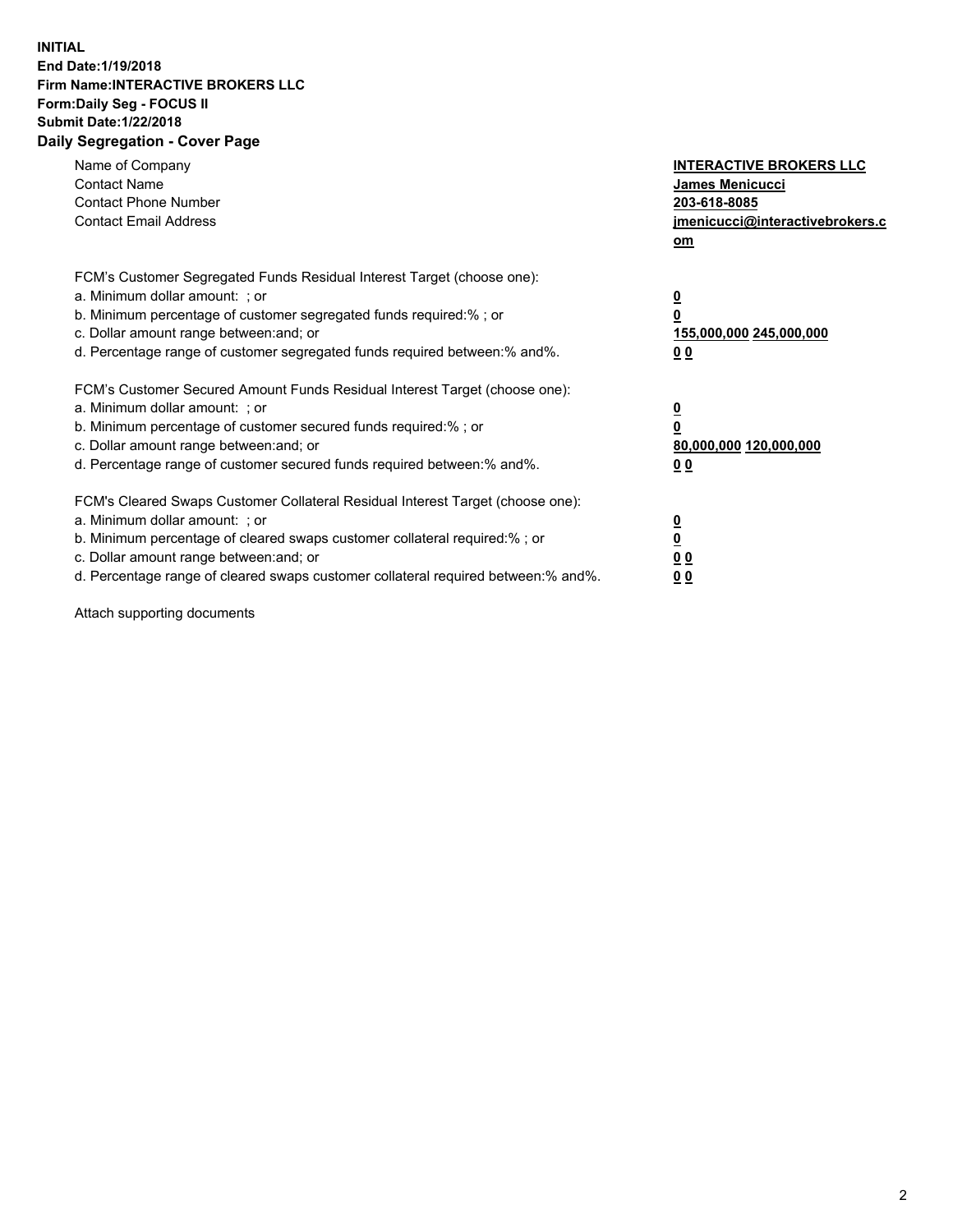## **INITIAL End Date:1/19/2018 Firm Name:INTERACTIVE BROKERS LLC Form:Daily Seg - FOCUS II Submit Date:1/22/2018 Daily Segregation - Secured Amounts**

|     | Daily Segregation - Secured Amounts                                                                        |                                   |
|-----|------------------------------------------------------------------------------------------------------------|-----------------------------------|
|     | Foreign Futures and Foreign Options Secured Amounts                                                        |                                   |
|     | Amount required to be set aside pursuant to law, rule or regulation of a foreign                           | $0$ [7305]                        |
|     | government or a rule of a self-regulatory organization authorized thereunder                               |                                   |
| 1.  | Net ledger balance - Foreign Futures and Foreign Option Trading - All Customers                            |                                   |
|     | A. Cash                                                                                                    | 508,633,544 [7315]                |
|     | B. Securities (at market)                                                                                  | $0$ [7317]                        |
| 2.  | Net unrealized profit (loss) in open futures contracts traded on a foreign board of trade                  | 40,406,804 [7325]                 |
| 3.  | Exchange traded options                                                                                    |                                   |
|     | a. Market value of open option contracts purchased on a foreign board of trade                             | 13,549 [7335]                     |
|     | b. Market value of open contracts granted (sold) on a foreign board of trade                               | -52,637 [7337]                    |
| 4.  | Net equity (deficit) (add lines 1.2. and 3.)                                                               | 549,001,260 [7345]                |
| 5.  | Account liquidating to a deficit and account with a debit balances - gross amount                          | 2,554 [7351]                      |
|     | Less: amount offset by customer owned securities                                                           | 0 [7352] 2,554 [7354]             |
| 6.  | Amount required to be set aside as the secured amount - Net Liquidating Equity                             | 549,003,814 [7355]                |
|     | Method (add lines 4 and 5)                                                                                 |                                   |
| 7.  | Greater of amount required to be set aside pursuant to foreign jurisdiction (above) or line                | 549,003,814 [7360]                |
|     | 6.                                                                                                         |                                   |
|     | FUNDS DEPOSITED IN SEPARATE REGULATION 30.7 ACCOUNTS                                                       |                                   |
| 1.  | Cash in banks                                                                                              |                                   |
|     | A. Banks located in the United States                                                                      | 76,699,860 [7500]                 |
|     | B. Other banks qualified under Regulation 30.7                                                             | 0 [7520] 76,699,860 [7530]        |
| 2.  | Securities                                                                                                 |                                   |
|     | A. In safekeeping with banks located in the United States                                                  | 422,915,275 [7540]                |
|     | B. In safekeeping with other banks qualified under Regulation 30.7                                         | 0 [7560] 422,915,275 [7570]       |
| 3.  | Equities with registered futures commission merchants                                                      |                                   |
|     | A. Cash                                                                                                    | $0$ [7580]                        |
|     | <b>B.</b> Securities                                                                                       | $0$ [7590]                        |
|     | C. Unrealized gain (loss) on open futures contracts                                                        | $0$ [7600]                        |
|     | D. Value of long option contracts                                                                          | $0$ [7610]                        |
|     | E. Value of short option contracts                                                                         | 0 [7615] 0 [7620]                 |
| 4.  | Amounts held by clearing organizations of foreign boards of trade                                          |                                   |
|     | A. Cash                                                                                                    | $0$ [7640]                        |
|     | <b>B.</b> Securities                                                                                       | $0$ [7650]                        |
|     | C. Amount due to (from) clearing organization - daily variation                                            | $0$ [7660]                        |
|     | D. Value of long option contracts                                                                          | $0$ [7670]                        |
|     | E. Value of short option contracts                                                                         | 0 [7675] 0 [7680]                 |
| 5.  | Amounts held by members of foreign boards of trade                                                         |                                   |
|     | A. Cash                                                                                                    | 164, 342, 221 [7700]              |
|     | <b>B.</b> Securities                                                                                       | $0$ [7710]                        |
|     | C. Unrealized gain (loss) on open futures contracts                                                        | 10,518,492 [7720]                 |
|     | D. Value of long option contracts                                                                          | <b>13,549</b> [7730]              |
|     | E. Value of short option contracts                                                                         | -52,637 [7735] 174,821,625 [7740] |
| 6.  | Amounts with other depositories designated by a foreign board of trade                                     | $0$ [7760]                        |
| 7.  | Segregated funds on hand                                                                                   | $0$ [7765]                        |
| 8.  | Total funds in separate section 30.7 accounts                                                              | 674,436,760 [7770]                |
| 9.  | Excess (deficiency) Set Aside for Secured Amount (subtract line 7 Secured Statement<br>Page 1 from Line 8) | 125,432,946 [7380]                |
| 10. | Management Target Amount for Excess funds in separate section 30.7 accounts                                | 80,000,000 [7780]                 |
| 11. | Excess (deficiency) funds in separate 30.7 accounts over (under) Management Target                         | 45,432,946 [7785]                 |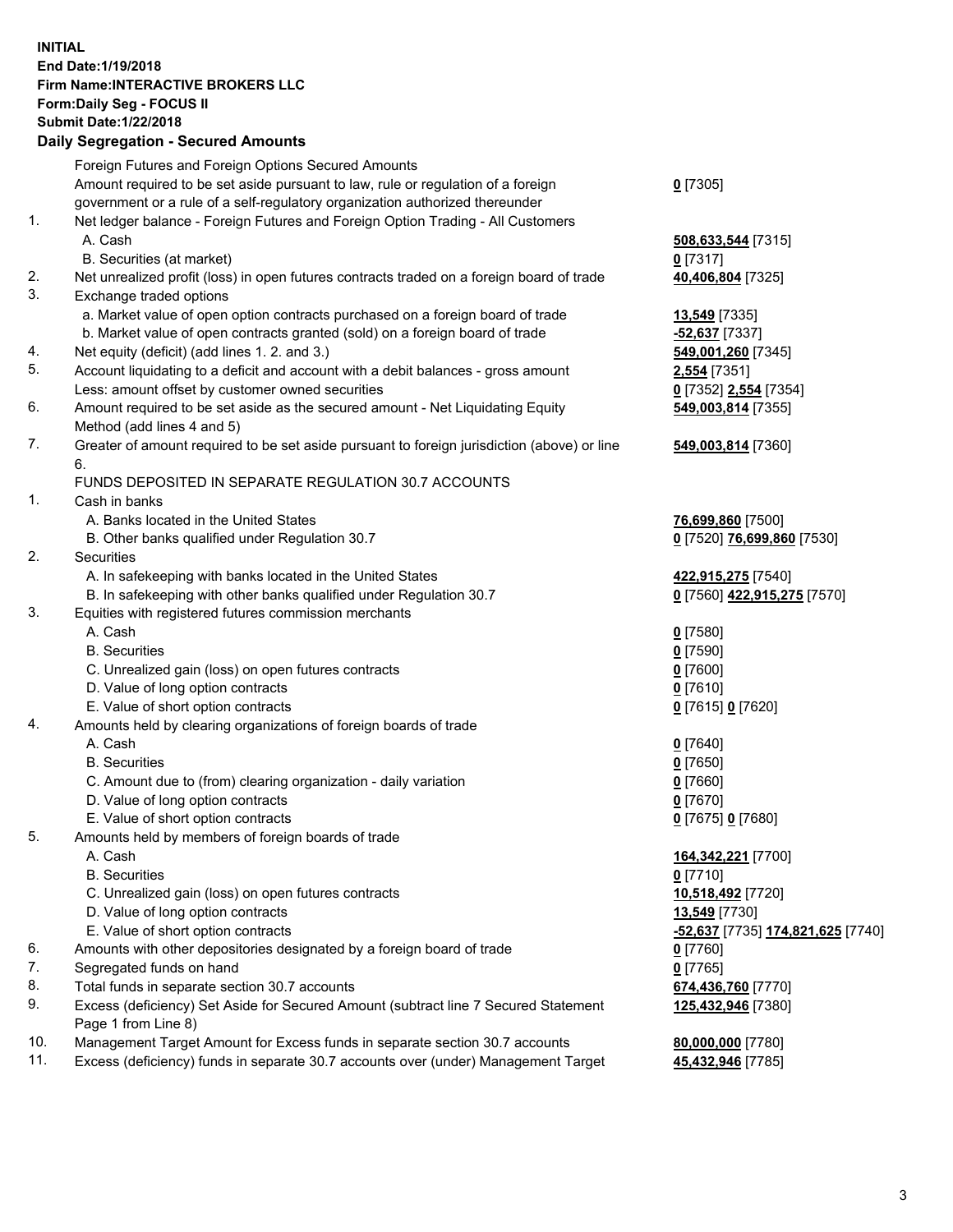**INITIAL End Date:1/19/2018 Firm Name:INTERACTIVE BROKERS LLC Form:Daily Seg - FOCUS II Submit Date:1/22/2018 Daily Segregation - Segregation Statement** SEGREGATION REQUIREMENTS(Section 4d(2) of the CEAct) 1. Net ledger balance A. Cash **4,677,558,097** [7010] B. Securities (at market) **0** [7020] 2. Net unrealized profit (loss) in open futures contracts traded on a contract market **-144,251,636** [7030] 3. Exchange traded options A. Add market value of open option contracts purchased on a contract market **243,459,678** [7032] B. Deduct market value of open option contracts granted (sold) on a contract market **-296,756,173** [7033] 4. Net equity (deficit) (add lines 1, 2 and 3) **4,480,009,966** [7040] 5. Accounts liquidating to a deficit and accounts with debit balances - gross amount **267,400** [7045] Less: amount offset by customer securities **0** [7047] **267,400** [7050] 6. Amount required to be segregated (add lines 4 and 5) **4,480,277,366** [7060] FUNDS IN SEGREGATED ACCOUNTS 7. Deposited in segregated funds bank accounts A. Cash **684,250,381** [7070] B. Securities representing investments of customers' funds (at market) **2,784,529,320** [7080] C. Securities held for particular customers or option customers in lieu of cash (at market) **0** [7090] 8. Margins on deposit with derivatives clearing organizations of contract markets A. Cash **26,889,162** [7100] B. Securities representing investments of customers' funds (at market) **1,272,897,001** [7110] C. Securities held for particular customers or option customers in lieu of cash (at market) **0** [7120] 9. Net settlement from (to) derivatives clearing organizations of contract markets **-38,067,219** [7130] 10. Exchange traded options A. Value of open long option contracts **243,376,240** [7132] B. Value of open short option contracts **-296,695,779** [7133] 11. Net equities with other FCMs A. Net liquidating equity **0** [7140] B. Securities representing investments of customers' funds (at market) **0** [7160] C. Securities held for particular customers or option customers in lieu of cash (at market) **0** [7170] 12. Segregated funds on hand **0** [7150] 13. Total amount in segregation (add lines 7 through 12) **4,677,179,106** [7180] 14. Excess (deficiency) funds in segregation (subtract line 6 from line 13) **196,901,740** [7190] 15. Management Target Amount for Excess funds in segregation **155,000,000** [7194]

16. Excess (deficiency) funds in segregation over (under) Management Target Amount Excess

**41,901,740** [7198]